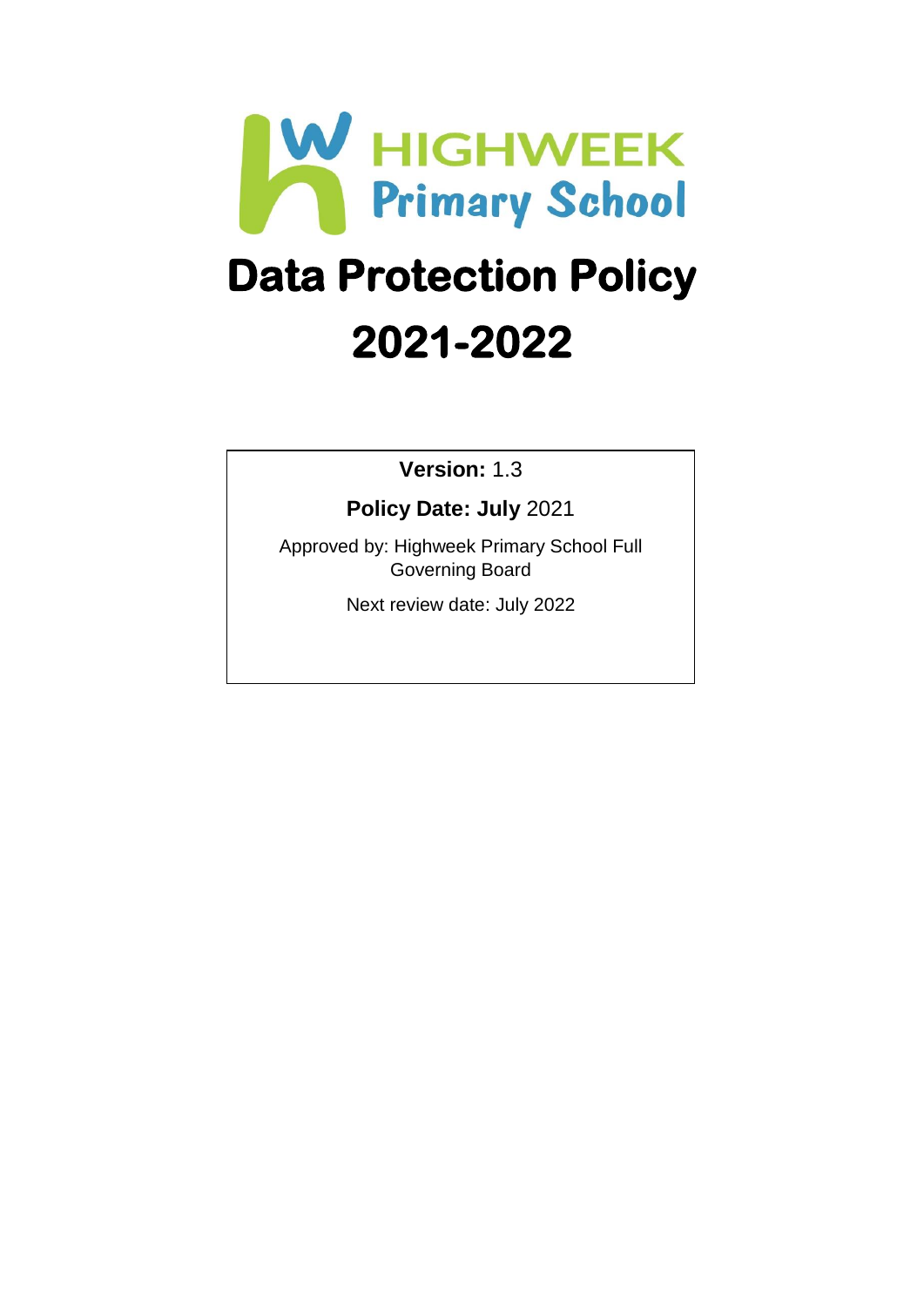# **Contents**

| 1   |      |  |  |  |
|-----|------|--|--|--|
| 2   |      |  |  |  |
| 3   |      |  |  |  |
| 4   |      |  |  |  |
| 4.1 |      |  |  |  |
|     | 4.2  |  |  |  |
|     | 4.3  |  |  |  |
|     | 4.4  |  |  |  |
| 5   |      |  |  |  |
|     | 5.1  |  |  |  |
|     | 5.2  |  |  |  |
|     | 5.3  |  |  |  |
|     | 5.4  |  |  |  |
|     | 5.5  |  |  |  |
|     | 5.6  |  |  |  |
|     | 5.7  |  |  |  |
|     | 5.8  |  |  |  |
|     | 5.9  |  |  |  |
|     | 5.10 |  |  |  |
|     | 5.11 |  |  |  |
|     | 5.12 |  |  |  |
|     | 5.13 |  |  |  |
|     | 5.14 |  |  |  |
|     | 5.15 |  |  |  |
|     | 5.16 |  |  |  |
|     | 5.17 |  |  |  |
|     | 5.18 |  |  |  |
| 6   |      |  |  |  |
|     |      |  |  |  |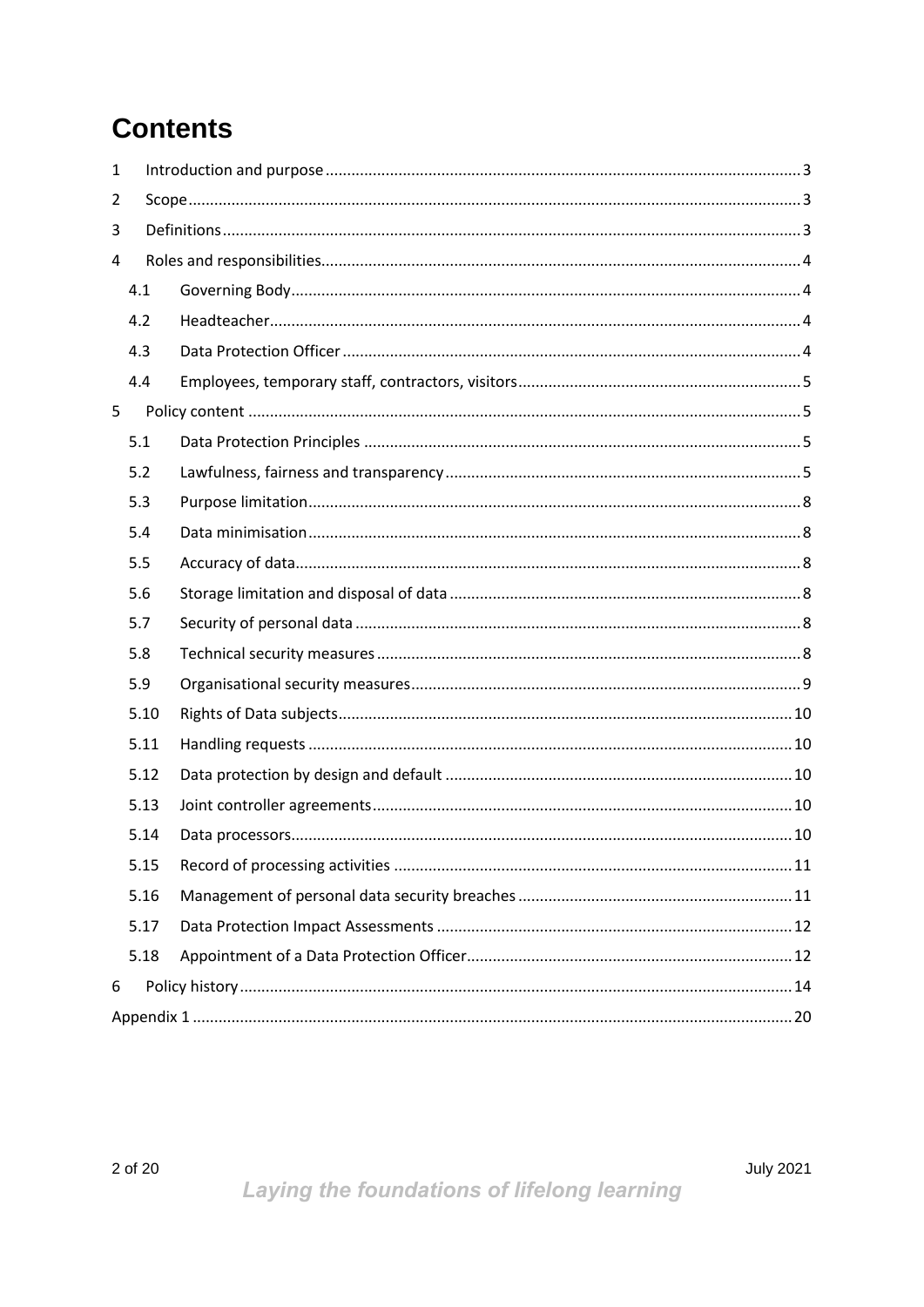# <span id="page-2-0"></span>1 Introduction and purpose

- 1.1 This policy sets out Highweek Community Primary & Nursery School commitment to handling personal data in line with the General Data Protection Regulation 2016 (UK GDPR) and the Data Protection Act 2018 (collectively referred to as the data protection legislation).
- 1.2 The school is the data controller for the personal data it processes and is registered with the Information Commissioner's Office (ICO) under registration number Z7419400, Details about this registration can be found at [www.ico.org.uk](http://www.ico.org.uk/)
- 1.3 The purpose of this policy is to explain how the school handles personal data under the data protection legislation, and to inform employees and other individuals who process personal data on the school's behalf, of the school's expectations in this regard.

# <span id="page-2-1"></span>2 Scope

- 2.1 This policy applies to the processing of personal data held by the school. This includes personal data held about pupils, parents/carers, employees, temporary staff, governors, visitors and any other identifiable data subjects.
- 2.2 This policy should be read alongside the Personal Data Breach Handling Procedure, Data Protection Request Handling Procedure and mobile phone/web enabled policy.

# <span id="page-2-2"></span>3 Definitions

- 3.1 There are several terms used in the data protection legislation and in this policy, which must be understood by those who process personal data held by the school. These are:
	- Personal data
	- Special categories of personal data
	- Processing
	- Data subject
	- Data controller
	- Data processor
- 3.2 These terms are explained in Appendix 1.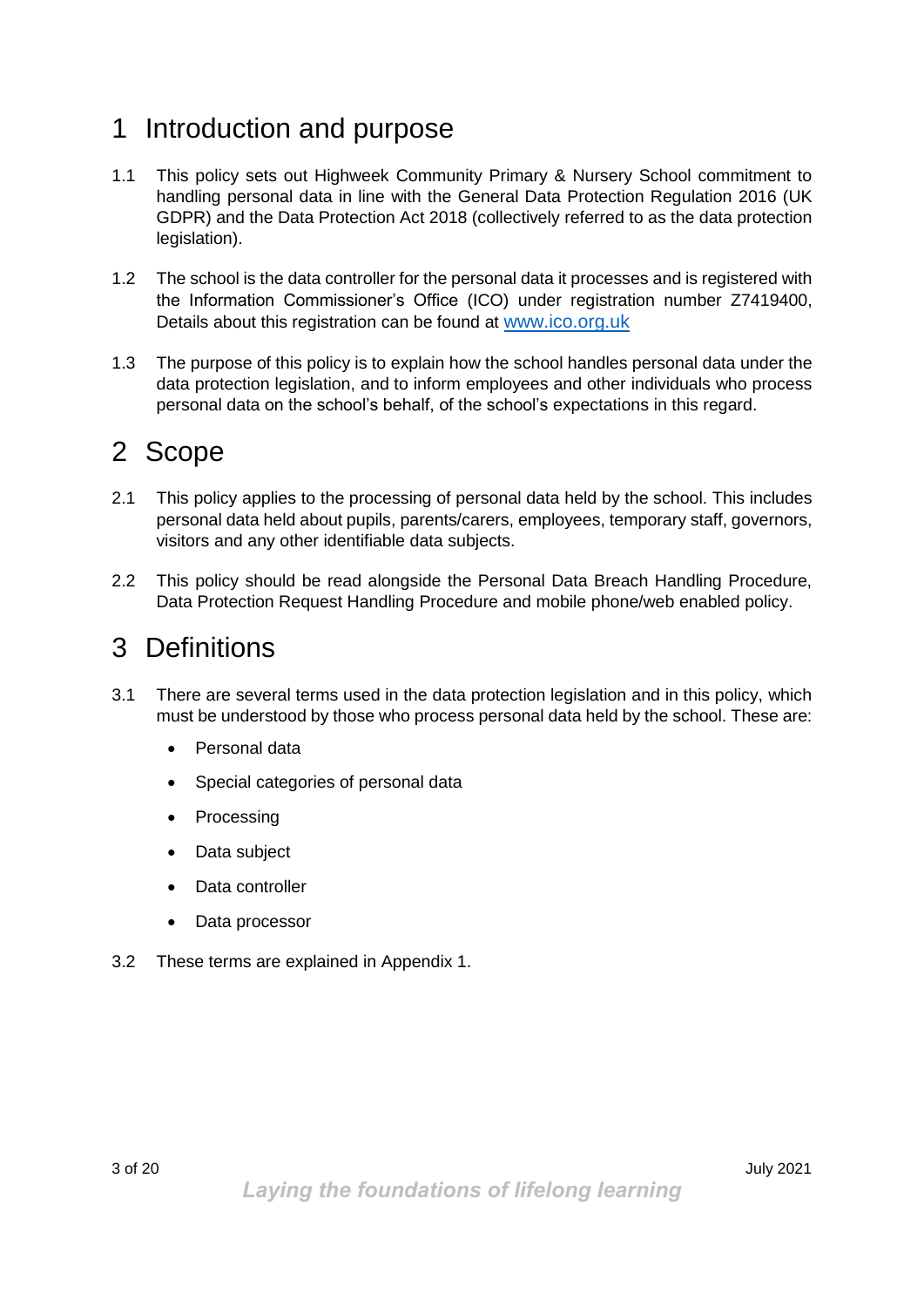# <span id="page-3-0"></span>4 Roles and responsibilities

#### <span id="page-3-1"></span>**4.1 Governing Body**

- 4.1.1 The governing body has overall responsibility for ensuring the school implements this policy and continues to demonstrate compliance with the data protection legislation.
- 4.1.2 This policy shall be reviewed by the governing body on an annual basis.

#### <span id="page-3-2"></span>**4.2 Headteacher**

The Headteacher has day-to-day responsibility for ensuring this policy is adopted and adhered to by employees and other individuals processing personal data on the school's behalf.

#### <span id="page-3-3"></span>**4.3 Data Protection Officer**

- 4.3.1 The Data Protection Officer (DPO) is responsible for carrying out the tasks set out in Article 39 of the General Data Protection Regulation (the GDPR). In summary, the DPO is responsible for:
	- informing and advising the school of their obligations under the data protection legislation
	- monitoring compliance with data protection policies
	- raising awareness and providing training material to employees
	- carrying out audits on the school's processing activities
	- providing advice regarding Data Protection Impact Assessments and monitoring performance
	- co-operating with the Information Commissioner's Office
	- acting as the contact point for data subjects exercising their rights
- 4.3.2 The DPO shall report directly to the governing body and Senior Leadership Team and shall provide regular updates on the school's progress and compliance with the data protection legislation.
- 4.3.3 The school's DPO is an external consultant who performs the role under a service contract. The DPO is Amber Badley, who can be contacted through the school at tlowe@highweekprimary.co.uk or directly via DPO@firebirdltd.co.uk
- The DPO is supported in their role by a school employee, this person is known as the DPO's Data Protection Link Officer. All enquiries, complaints, requests and suspected breaches of security, should be referred to the Data Protection Link Officer in the first instance, who will then notify the DPO.
- The school's Data Protection Link Officer is Tracy Lowe and can be contacted at tlowe@highweekprimary.co.uk.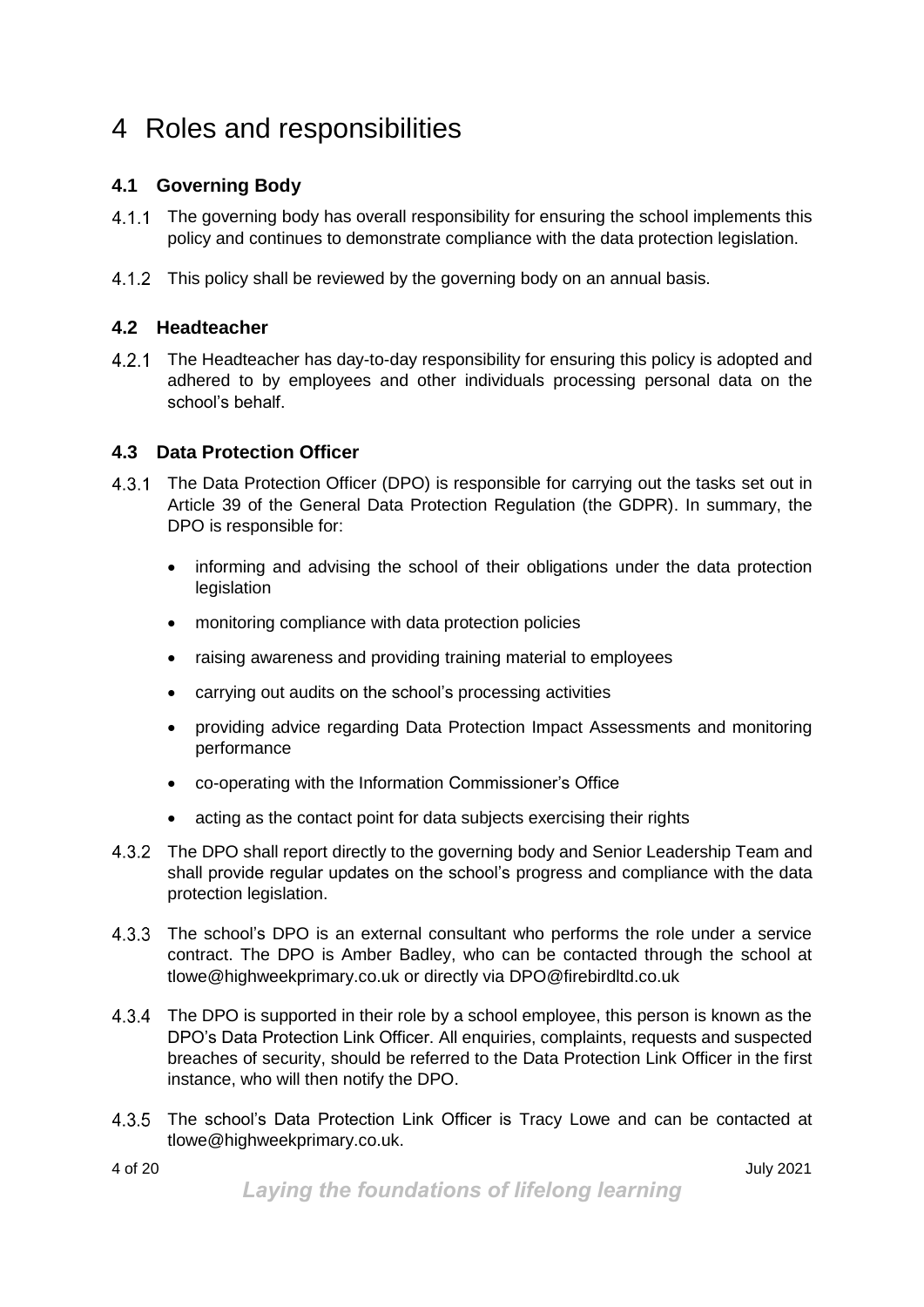#### <span id="page-4-0"></span>**4.4 Employees, temporary staff, contractors, visitors**

- All employees, temporary staff, contractors, visitors and other individuals processing personal data on behalf of the school, are responsible for complying with the contents of this policy.
- All individuals shall remain subject to the common law duty of confidentiality when their employment or relationship with the school ends. This does not affect an individual's rights in relation to whistleblowing.
- 4.4.3 Failure to comply with this policy may result in disciplinary action or termination of employment or service contract.
- All individuals who handle the school's data shall be made aware that unauthorised access, use, sharing or procuring of data, may constitute a criminal offence under the Data Protection Act 2018 and/or the Computer Misuse Act 1990.

# <span id="page-4-1"></span>5 Policy content

#### <span id="page-4-2"></span>**5.1 Data Protection Principles**

- 5.1.1 The GDPR provides a set of principles which govern how the school handles personal data. In summary, these principles state that personal data must be:
	- processed lawfully, fairly and in a transparent manner
	- collected for specified, explicit and legitimate purposes and not further processed in a manner that is incompatible with those purposes
	- adequate, relevant and limited to what is necessary for the purpose it was processed
	- accurate and where necessary kept up to date
	- kept for no longer than is necessary
	- processed in a manner that ensures appropriate security of the data
- The school shall have appropriate measures and records in place to demonstrate compliance with the data protection principles.
- All individuals processing personal data controlled by the school, shall comply with the data protection principles in the following manner:

#### <span id="page-4-3"></span>**5.2 Lawfulness, fairness and transparency**

- *Lawful processing*
- Personal data will only be processed where there is a lawful basis for doing so. This will be where at least one of the following applies: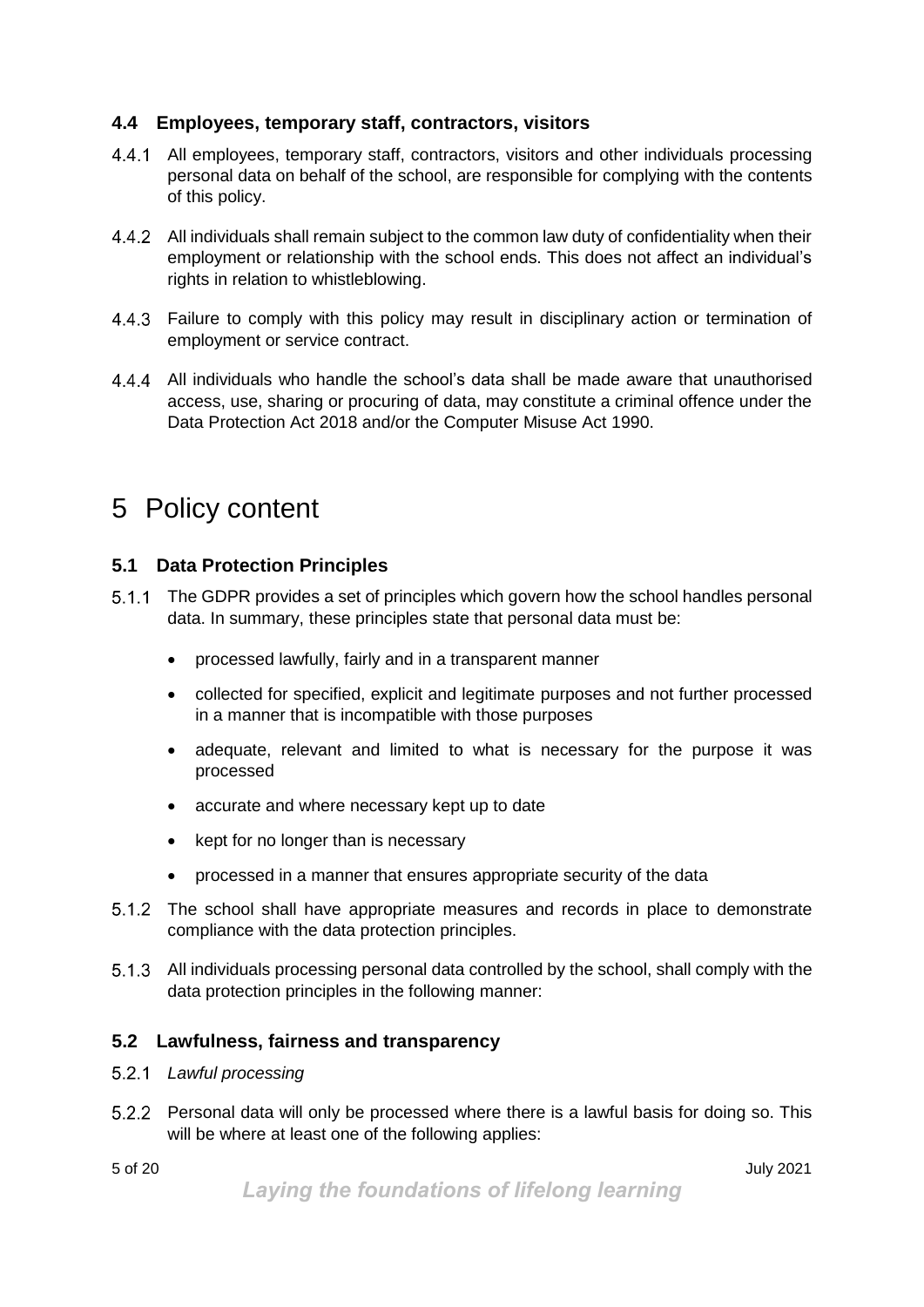- The data subject has given consent
- It is necessary for the performance of a contract or entering into a contract with the data subject
- It is necessary for compliance with a legal obligation
- It is necessary to protect the vital interests of a person
- It is necessary for the legitimate interests of the school (where applicable) or third party, except where such interests are overridden by the data subject
- It is necessary for the performance of a task carried out in the public interest or in the exercise of official duties
- When special categories of personal data are processed (ie data which reveals a person's racial or ethnic data; political opinions; religious or philosophical beliefs; trade union membership; genetic or biometric data (eg fingerprints); health data; sex life or sexual orientation), this shall only be done where a lawful basis has been identified from the list above, and one from the following list:
	- The data subject has given explicit consent
	- The processing is necessary for the purposes of exercising or performing any right or obligation which is imposed on the school in relation to employment, social security and social protection law (e.g. safeguarding individuals at risk; protection against unlawful acts; prevention against fraud)
	- It is necessary to protect the vital interests of any person where the data subject is physically or legally incapable of giving consent
	- The processing is necessary for the establishment, exercise or defence of legal claims
	- The processing is necessary in the substantial public interest
	- The processing is necessary for the assessment of the working capacity of the employee
- *Consent*
- 5.2.5 Most of the school's processing of personal data will not require consent from data subjects (or their parents/carers as appropriate), as the school needs to process this data in order to carry out its official tasks and public duties as a school.
- 5.2.6 However, there are circumstances when the school is required to obtain consent to process personal data, for example:
	- To collect and use biometric information (such as fingerprints)
	- To send direct marketing or fundraising information by email or text
	- To take and use photographs, digital or video images and displaying, publishing or sharing these in a public arena such as: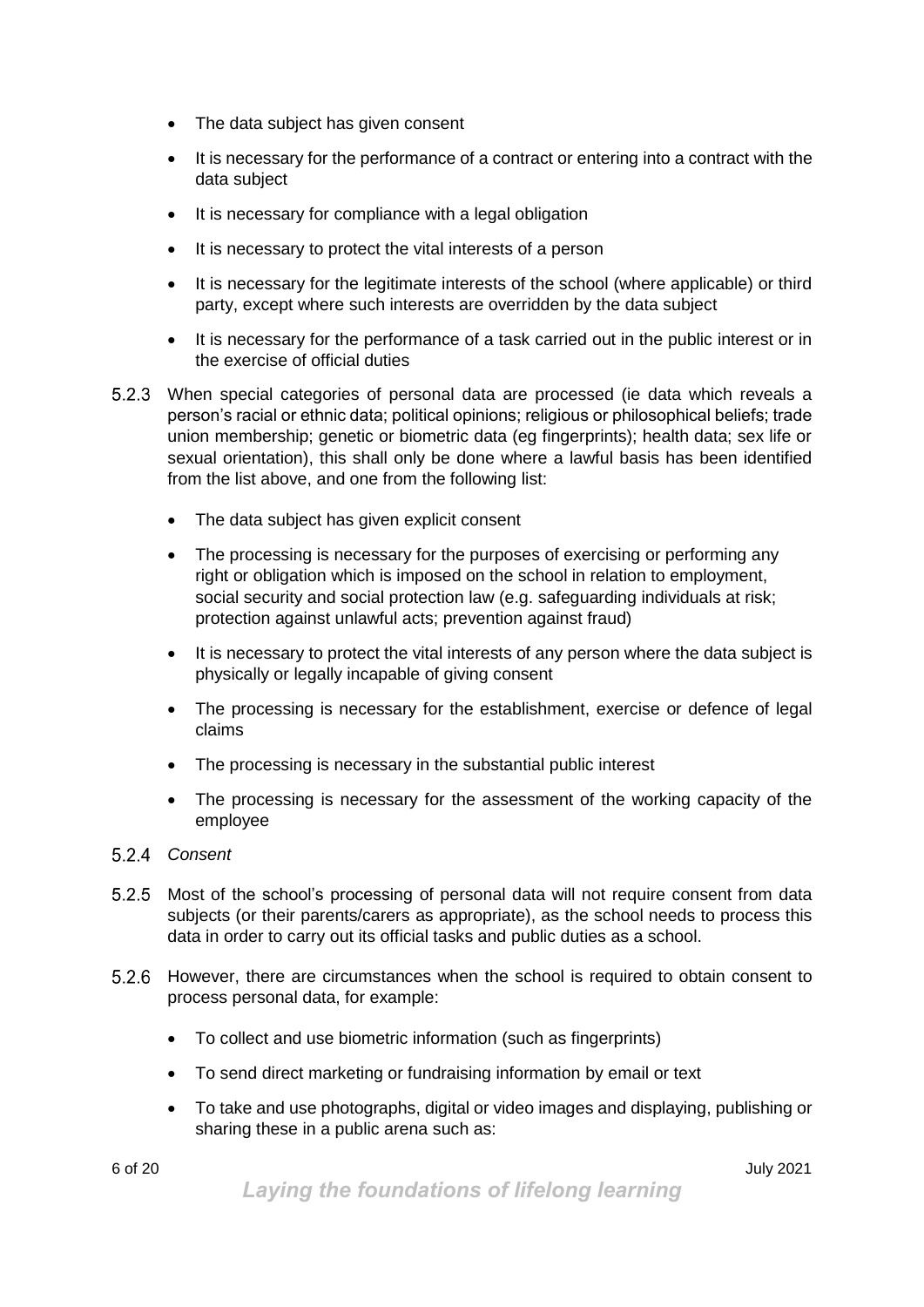- o on social media;
- o in the school prospectus;
- o on the school website;
- o in the press/ media;
- o in the school newsletter
- When the school relies on consent as its lawful basis, it shall ensure the person providing it has positively opted-in to the proposed activity and is fully informed as to what they are consenting to and any non-obvious consequences of giving or refusing that consent. Consent shall not be assumed as being given if no response has been received e.g. a consent form has not been returned. Where consent is being obtained for the collection or use of children's information, consent shall be obtained from a parent or guardian until the child reaches the age of 12. Consent shall be obtained directly from children aged 13 years and over, where those children are deemed by the school to have sufficient maturity to make the decision themselves (except where this is not in the best interests of the child. In such cases, consent will be obtained from an adult with parental responsibility for that child).
- The school shall ensure that where consent is obtained, there is a record of this. Where possible, consent shall be obtained in writing. All forms requesting consent shall include a statement informing the person of their right to withdraw, and an email address so they may notify the school of any changes or withdrawal of consent.
- *Fairness and transparency*
- 5.2.10 The school shall be fair, open and transparent in the way it handles personal data, and will publish privacy notices which explain:
	- What personal data the school processes and why
	- What our lawful basis is when we process that data
	- Who we might share that data with
	- If we intend to transfer the data abroad
	- How long we keep the data for
	- What rights data subjects have in relation to their data
	- Who our Data Protection Officer is and how to contact them
- The school's privacy notices shall be clear, concise, easily accessible and published on the school's website. All forms collecting personal data shall include reference to the school's privacy notices and a link provided to their location.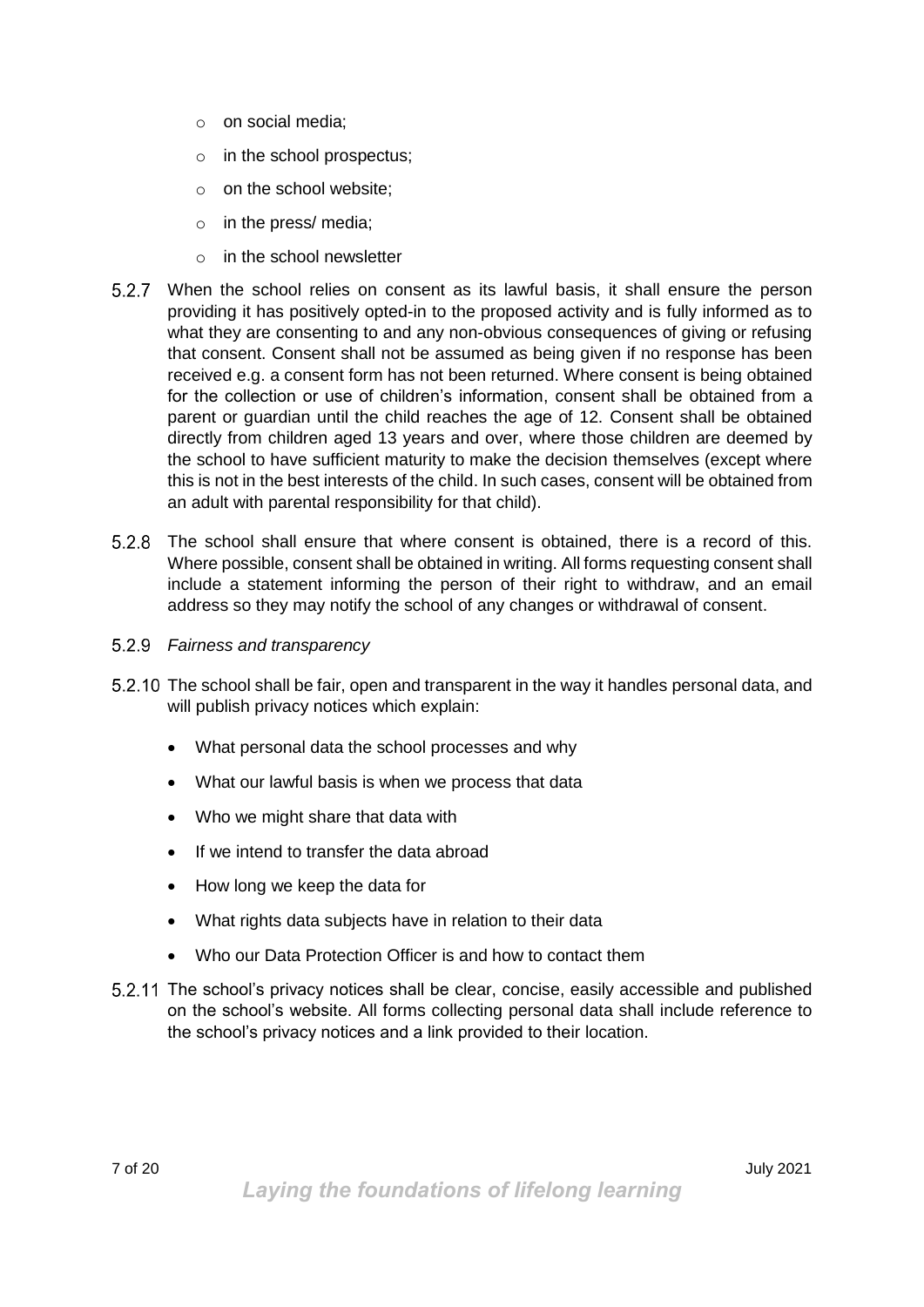#### <span id="page-7-0"></span>**5.3 Purpose limitation**

The school shall collect personal data for specified (i.e. as described in the school's privacy notices), explicit and legitimate purposes and shall not process this data in any way would could be considered incompatible with those purposes (e.g. using the data for a different and unexpected purpose).

#### <span id="page-7-1"></span>**5.4 Data minimisation**

The school shall ensure the personal data it processes is adequate, relevant and limited to what is necessary for the purpose(s) it was collected for.

#### <span id="page-7-2"></span>**5.5 Accuracy of data**

- The school shall take all reasonable efforts to ensure the personal data it holds is accurate and where necessary kept up to date. Where personal data is found to be inaccurate, this information will be corrected or erased without delay.
- The school will send frequent reminders, on at least an annual basis, to parents/carers, pupils and employees, to remind them to notify the school of any changes to their contact details or other information.
- 5.5.3 The school shall carry out periodic sample checks of pupil and employee files containing personal data, to ensure the data is accurate and up to date.

#### <span id="page-7-3"></span>**5.6 Storage limitation and disposal of data**

- 5.6.1 The school shall keep personal data for no longer than is necessary for the purpose(s) of the processing. The school shall maintain and follow a Record Retention Schedule, which sets out the timeframes for retaining personal data. This schedule shall be published alongside the school's privacy notices on the website.
- The school shall designate responsibility for record disposal/deletion to nominated employees, who shall adhere to the school's Record Retention Schedule and ensure the timely and secure disposal of the data.

#### <span id="page-7-4"></span>**5.7 Security of personal data**

The school shall have appropriate security in place to protect personal data against unauthorised or accidental access, disclosure, loss, destruction or damage. This will be achieved by implementing appropriate technical and organisational security measures.

#### <span id="page-7-5"></span>**5.8 Technical security measures**

- The school shall implement proportionate security measures to protect its network and equipment and the data they contain. This includes, but is not limited to:
	- having a Firewall, anti-virus and anti-malware software in place
	- applying security patches promptly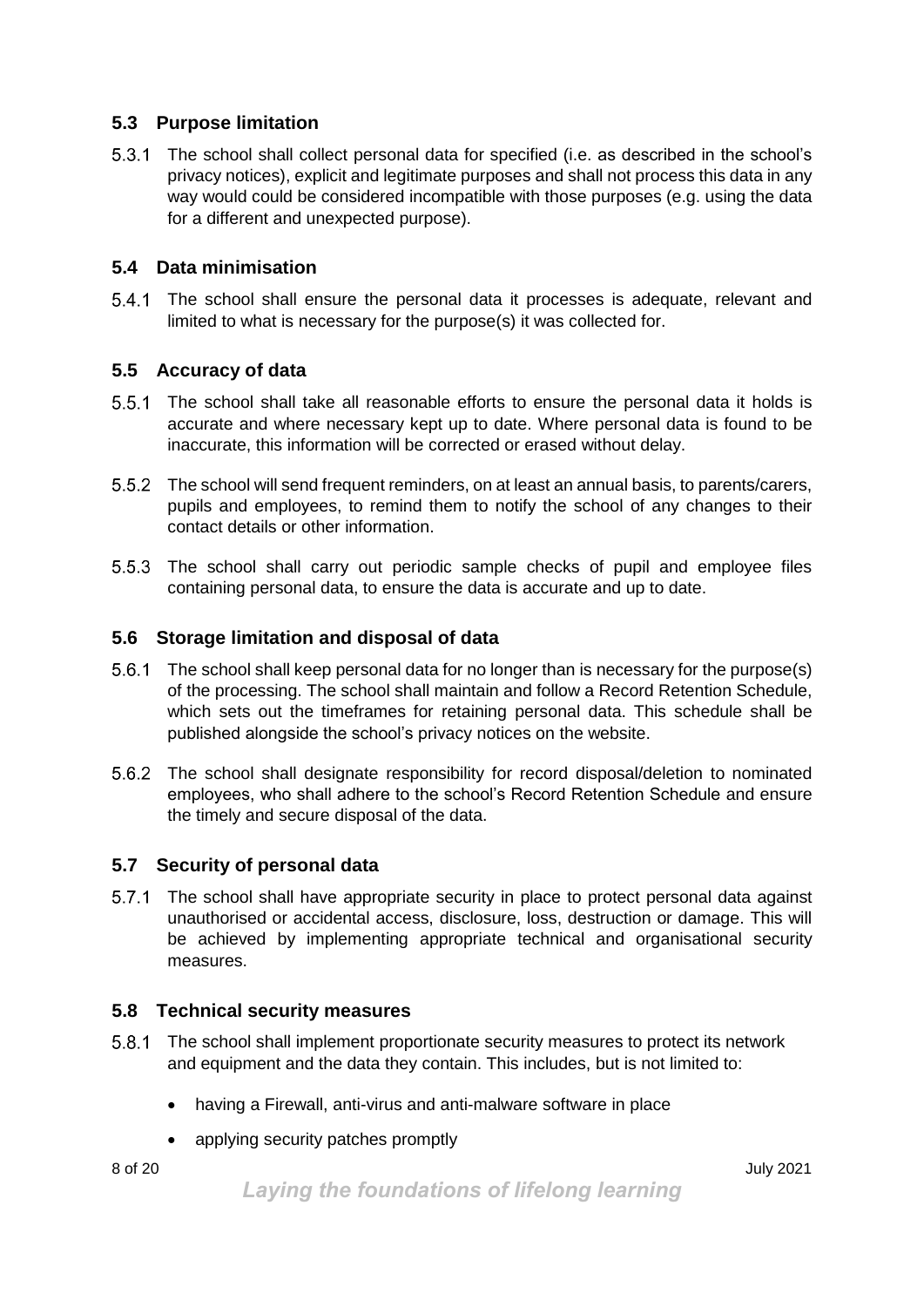- restricting access to systems on a 'need to know' basis
- enforcing strong password policies; passwords shall be a minimum of 8 characters in length; changed at appropriate intervals and not shared or used by others
- encrypting laptops, USB/memory sticks and other portable devices or removable media containing personal data
- regularly backing up data
- regularly testing the school's disaster recovery and business continuity plans, to ensure data can be restored in a timely manner in the event of an incident

#### <span id="page-8-0"></span>**5.9 Organisational security measures**

- 5.9.1 The school will ensure the following additional measures are also in place to protect personal data:
	- Employees shall sign confidentiality clauses as part of their employment contract
	- Data protection awareness training shall be provided to employees during induction and annually thereafter
	- Policies and guidance shall be in place relating to the handling of personal data whilst during and outside of school. These will be communicated to employees and other individuals as necessary, including policy revisions. A policy declaration shall be signed by employees and retained on their personnel file.
	- Data protection compliance shall be a regular agenda item in governing body and Senior Leadership Team meetings.
	- Cross cutting shredders and/or confidential waste containers will be available on the school's premises and used to dispose of paperwork containing personal data.
	- Appropriate equipment and guidance will be available for employees to use and follow when carrying paperwork off school premises.
	- The school's buildings, offices and where appropriate classrooms, shall be locked when not in use.
	- Paper documents and files containing personal data shall be locked in cabinets/cupboards when not in use, and access restricted on a need to know basis.
	- Procedures shall be in place for visitors coming onto the school's premises. These will include signing in and out at reception, wearing a visitor's badge and being escorted by a school employee (unless the visitor holds a valid Disclosure and Barring Service certificate, or it is otherwise appropriate for the person not to be escorted).
	- The school shall have procedures in place to identify, report, record, investigate and manage personal data breaches in the event of a security incident.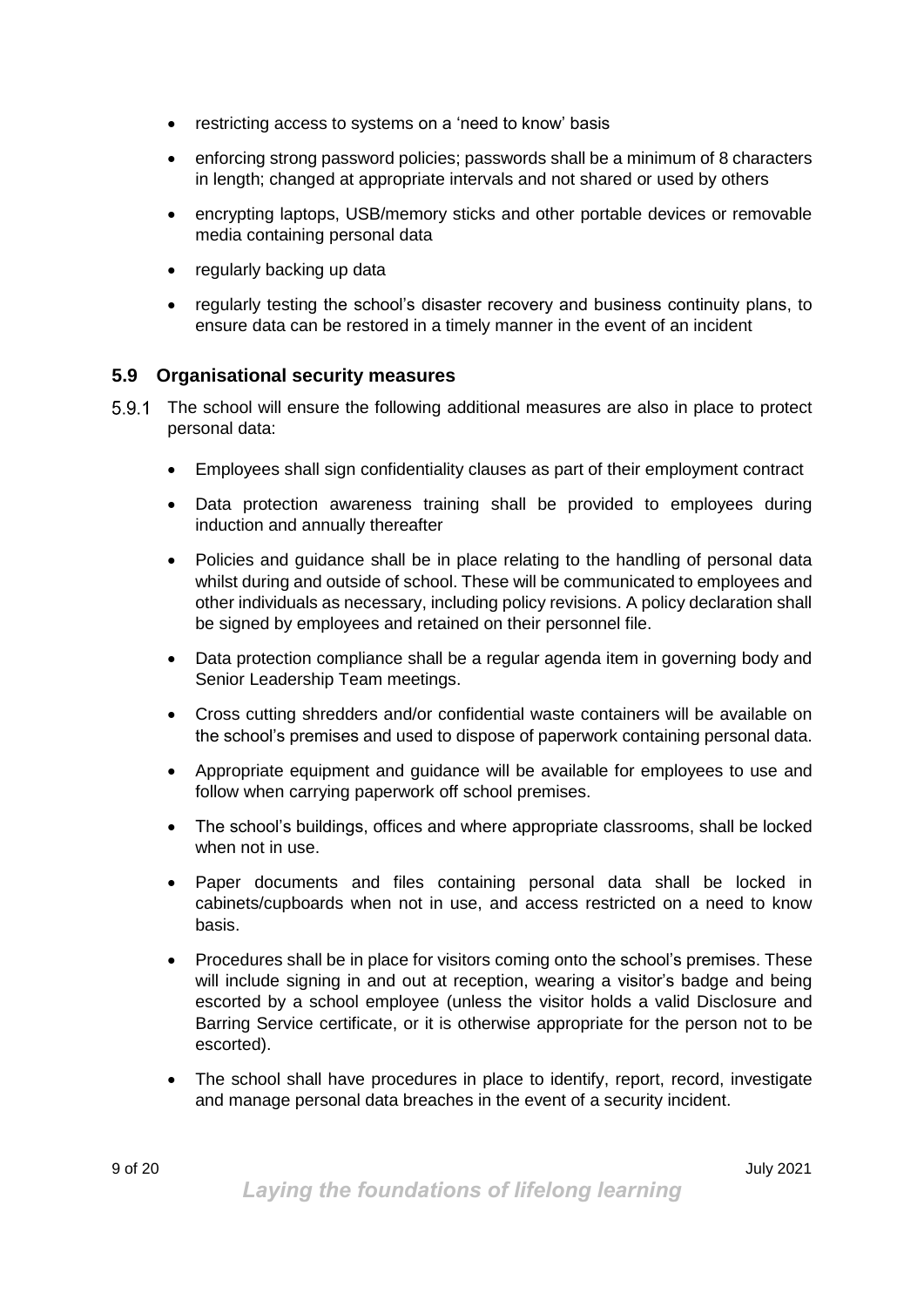#### <span id="page-9-0"></span>**5.10 Rights of Data subjects**

- 5.10.1 Data subjects have several rights under the data protection legislation. The school shall comply with all valid requests (written or verbal) from data subjects exercising their rights without delay, and within one month at the latest.
- 5.10.2 Data subiects have the right to:
	- Be informed about the use, sharing and storage of their data (this is a privacy notice)
	- Request access to the personal data the school holds about them (this is a subject access request)
	- If their data is inaccurate or incomplete they can request that it is corrected
	- Ask for their data to be deleted when it is no longer needed
	- Restrict the use of their data in certain circumstances
	- Port (transfer) their data to another organisation in certain circumstances
	- Object to the use of their data in certain circumstances (this includes direct marketing)
	- Prevent automated decisions being taken about them (including profiling)
	- Raise a concern with the school about the handling of their personal data. If they remain dissatisfied with school's response, they have the right to escalate this to the Information Commissioner's Office.

#### <span id="page-9-1"></span>**5.11 Handling requests**

5.11.1 Data subjects exercising their rights are recommended to put their request in writing and send it to the school at Highweek Community Primary & Nursery School, Coronation Road, Newton Abbot, Devon, TQ12 1TX. Data subjects can also exercise their rights verbally. Requests shall be handled in line with the school's Data Protection Request Handling Procedure.

#### <span id="page-9-2"></span>**5.12 Data protection by design and default**

5.12.1 The school shall have appropriate technical and organisational measures in place which are designed to implement the data protection principles in an effective manner, and will ensure that by default, it will only process personal data where it is necessary to do so. The school's Data Protection Policy and supplementary policies, procedures and guides, explain how the school aims to achieve this.

#### <span id="page-9-3"></span>**5.13 Joint controller agreements**

The school shall sign up to agreements with other data controllers where personal data is shared or otherwise processed on a regular basis, where it is necessary to do so.

#### <span id="page-9-4"></span>**5.14 Data processors**

5.14.1 The school shall carry out due diligence checks with prospective data processors (e.g. suppliers providing goods or services which involve the processing of personal data on the school's behalf) to assess they have appropriate technical and organisational measures that are sufficient to implement the requirements of the data protection legislation and to protect the rights of data subjects.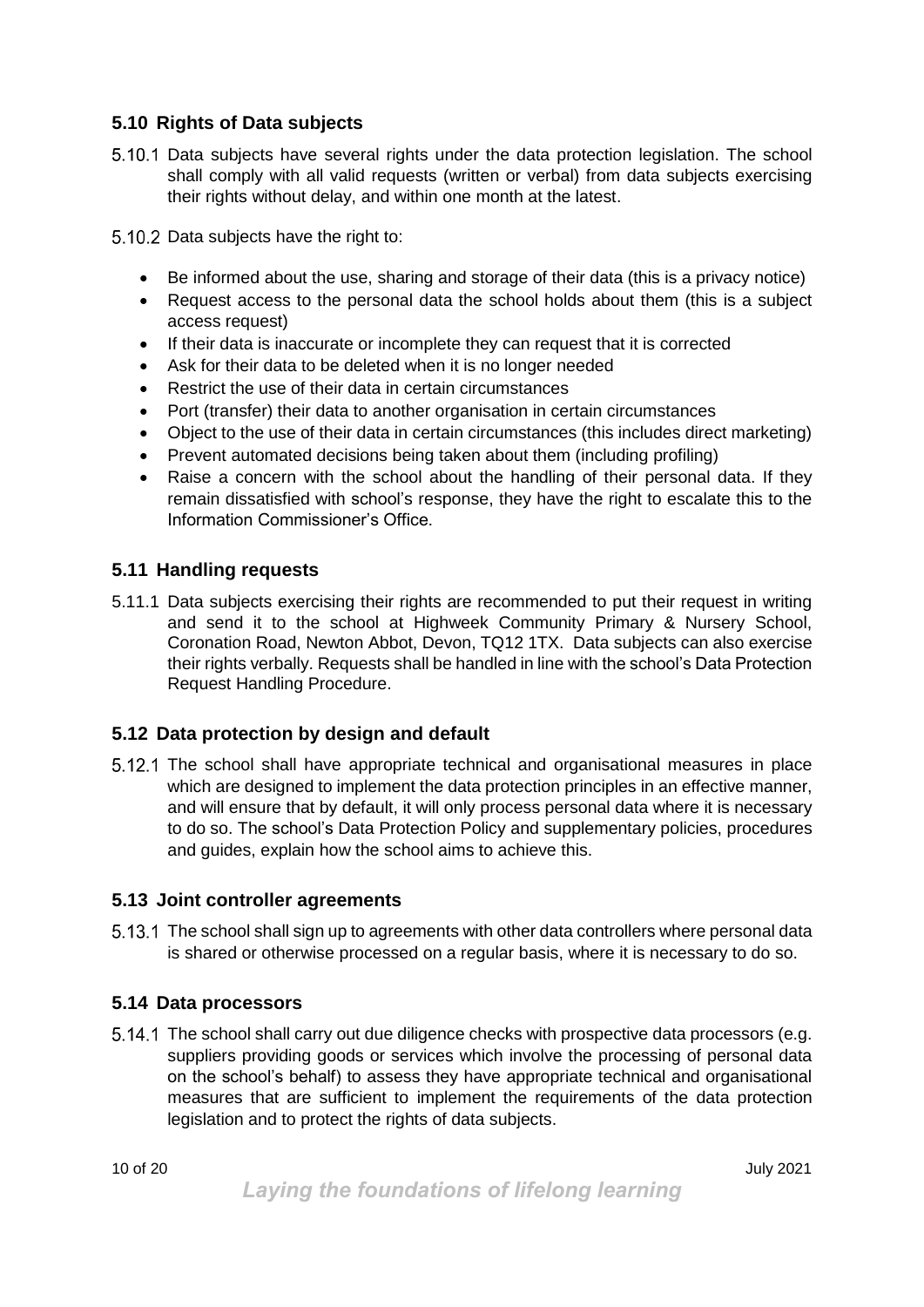- Due diligence checks on prospective data processors shall be carried out as part of the school's Data Protection Impact Assessment (DPIA) process. A record shall be kept of the school and Data Protection Officer's findings on a DPIA report.
- 5.14.3 The school shall ensure there are appropriate written contracts/Terms of Service in place with data processors, which contain the relevant clauses listed in Article 28 of the UK GDPR.

#### <span id="page-10-0"></span>**5.15 Record of processing activities**

- 5.15.1 The school shall maintain a record of its processing activities in line with Article 30 of the UK GDPR. This inventory shall contain the following information:
	- Name and contact details of the school and its Data Protection Officer
	- Description of the personal data being processed
	- Categories of data subjects
	- Purposes of the processing and any recipients of the data
	- Information regarding any overseas data transfers and the safeguards around this
	- Retention period for holding the data
	- General description of the security in place to protect the data
- 5.15.2 This inventory shall be reviewed annually and made available to the Information Commissioner upon request.

#### <span id="page-10-1"></span>**5.16 Management of personal data security breaches**

- 5.16.1 The school shall follow the Personal Data Breach Handling Procedure in the event of a personal data security breach. These include incidents resulting in the:
	- unauthorised or accidental disclosure or access to personal data
	- unauthorised or accidental alteration of personal data
	- accidental or unauthorised loss of access or destruction of personal data
- 5.16.2 All personal data security breaches and suspected breaches must be reported to the Data Protection Officer immediately, via the school's Data Protection Link Officer, by emailing tlowe@highweekprimary.co.uk or telephone 01626 216300.
- 5.16.3 All incidents will be recorded in the school's data breach log and investigated by a member of the Senior Leadership Team (or other person as appropriate), under the support and direction of the school's Data Protection Officer.
- *Notification to the ICO and Data Subjects*
- 5.16.5 The Data Protection Officer shall determine whether the school must notify the Information Commissioner's Office and data subjects.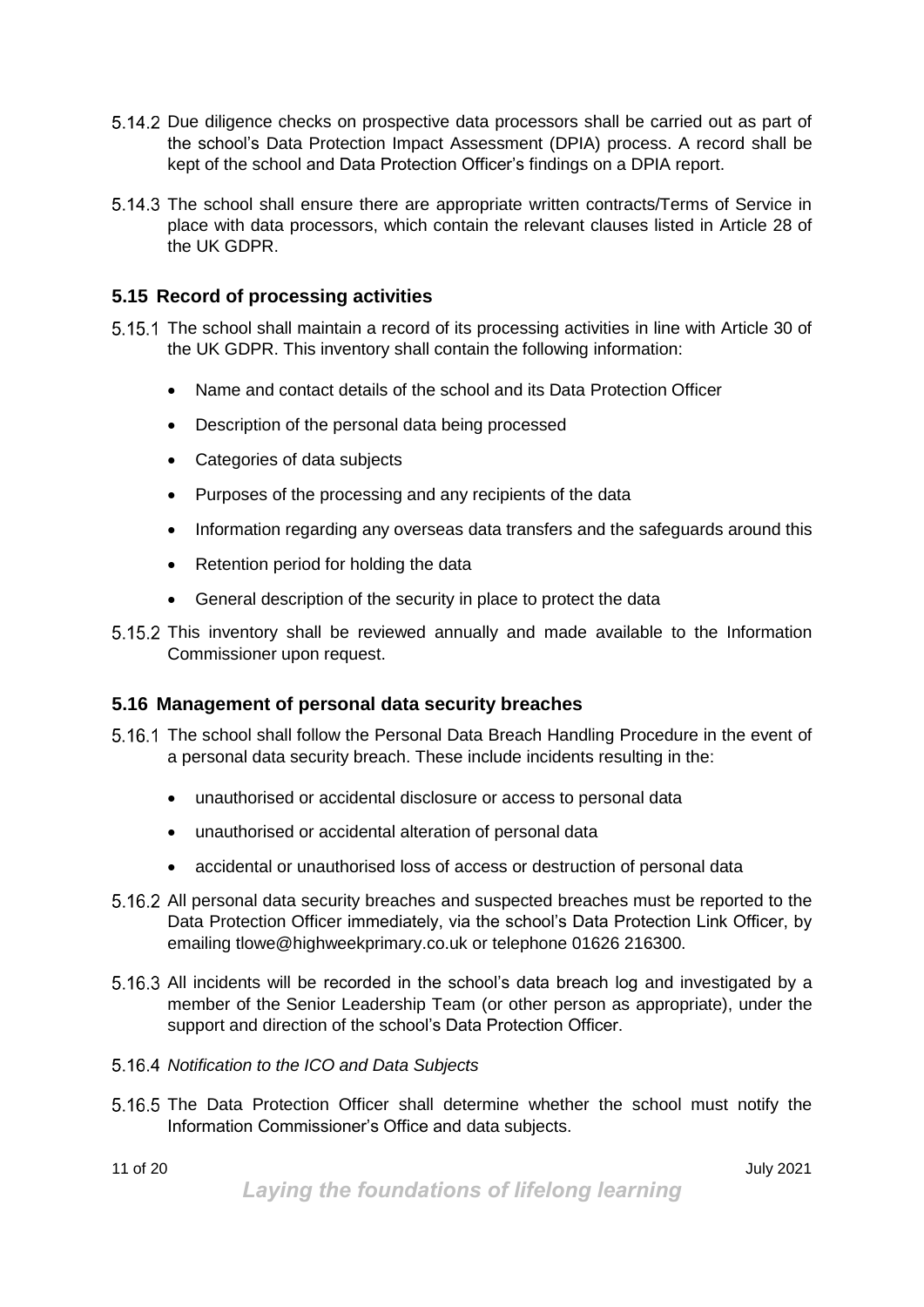- Where a breach is likely to result in a risk to the data subject, for example if they could suffer damage, discrimination, disadvantage or distress as a result of the breach, the Data Protection Officer shall notify the Information Commissioner's Office (ICO), within 72hrs of the school becoming aware of the breach.
- If the breach is likely to result in 'high risks' to data subjects, for example if the breach could lead to identity theft, psychological distress, humiliation, reputational damage or physical harm, the school shall inform the data subject promptly and without delay.
- When informing a data subject of a personal data breach involving their personal data, the school shall provide in clear, plain language the:
	- nature of the incident
	- name and contact details of the Data Protection Officer
	- likely consequences of the breach
	- actions taken so far to mitigate possible adverse effects

#### <span id="page-11-0"></span>**5.17 Data Protection Impact Assessments**

- 5.17.1 The school shall carry out Data Protection Impact Assessments (DPIAs) on all processing of personal data, where this is likely to result in high risks to the rights and freedoms of data subjects, particularly when using new technologies. This includes, but is not limited to the following activities:
	- Installing and using Closed Circuit Television (CCTV)
	- Collecting and using biometric information, such as fingerprints
	- Sharing personal data or special category data with other organisations
	- Using mobile Apps to collect or store personal data, particularly about children
	- Storing special category data in the 'Cloud'
	- Using systems that record large volumes of personal data, particularly where data processors are involved
- 5.17.2 The results from DPIAs shall be recorded and shared with the Data Protection Officer, who will advise on any privacy risks and mitigations that can be made to reduce the likelihood of these risks materialising. The Data Protection Officer will monitor the outcome of the DPIA, to ensure the mitigations are put in place.

#### <span id="page-11-1"></span>**5.18 Appointment of a Data Protection Officer**

5.18.1 The school shall appoint a Data Protection Officer to oversee the processing of personal data within the school, in compliance with Articles 37-38 of the UK GDPR. This person shall be designated on the basis of professional qualities and in particular, expert knowledge of data protection law and practices and the ability to fulfil the tasks referred to in Article 39 of the UK GDPR.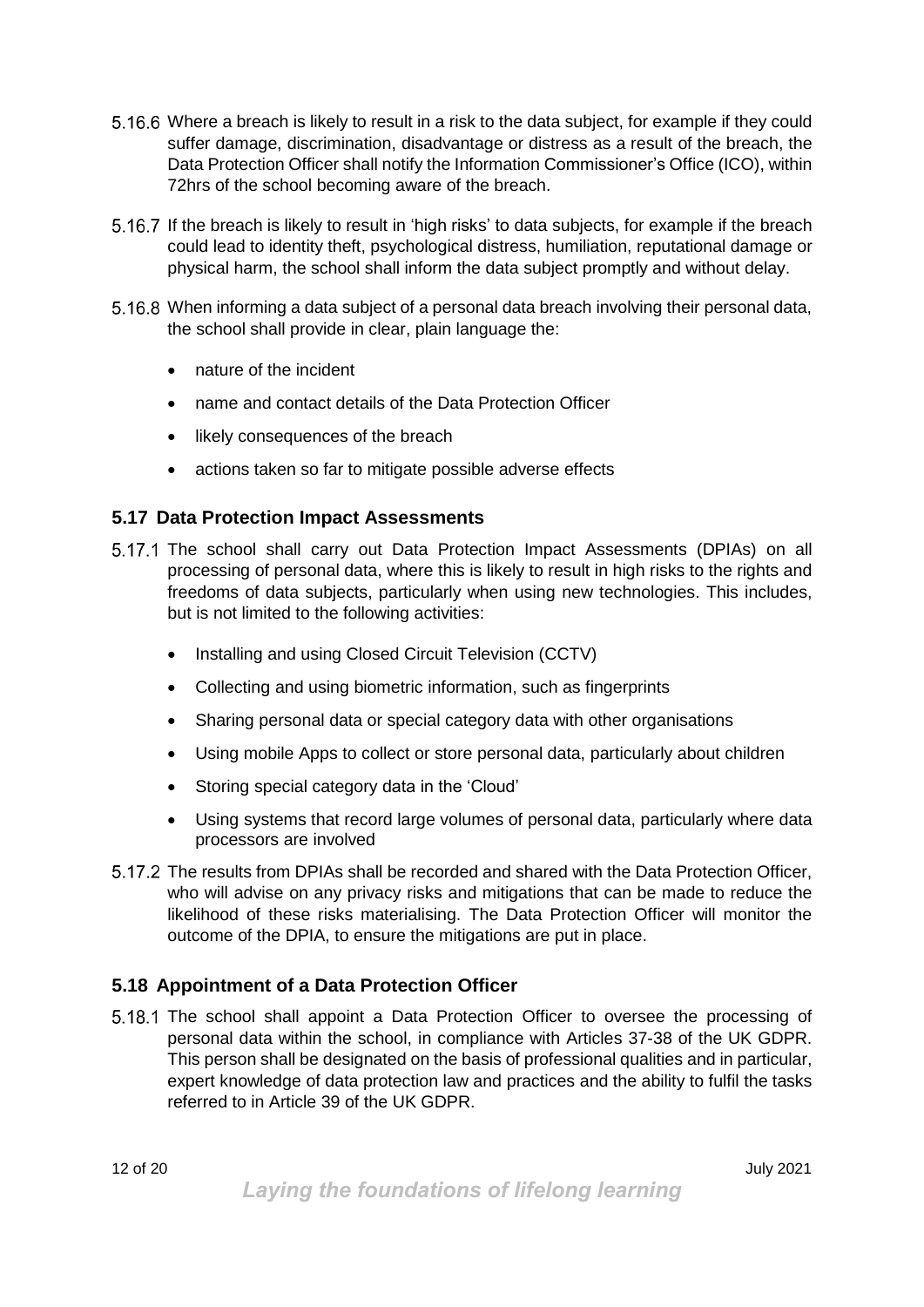5.18.2 The school shall publish the contact details of the Data Protection Officer and communicate these to the Information Commissioner's Office.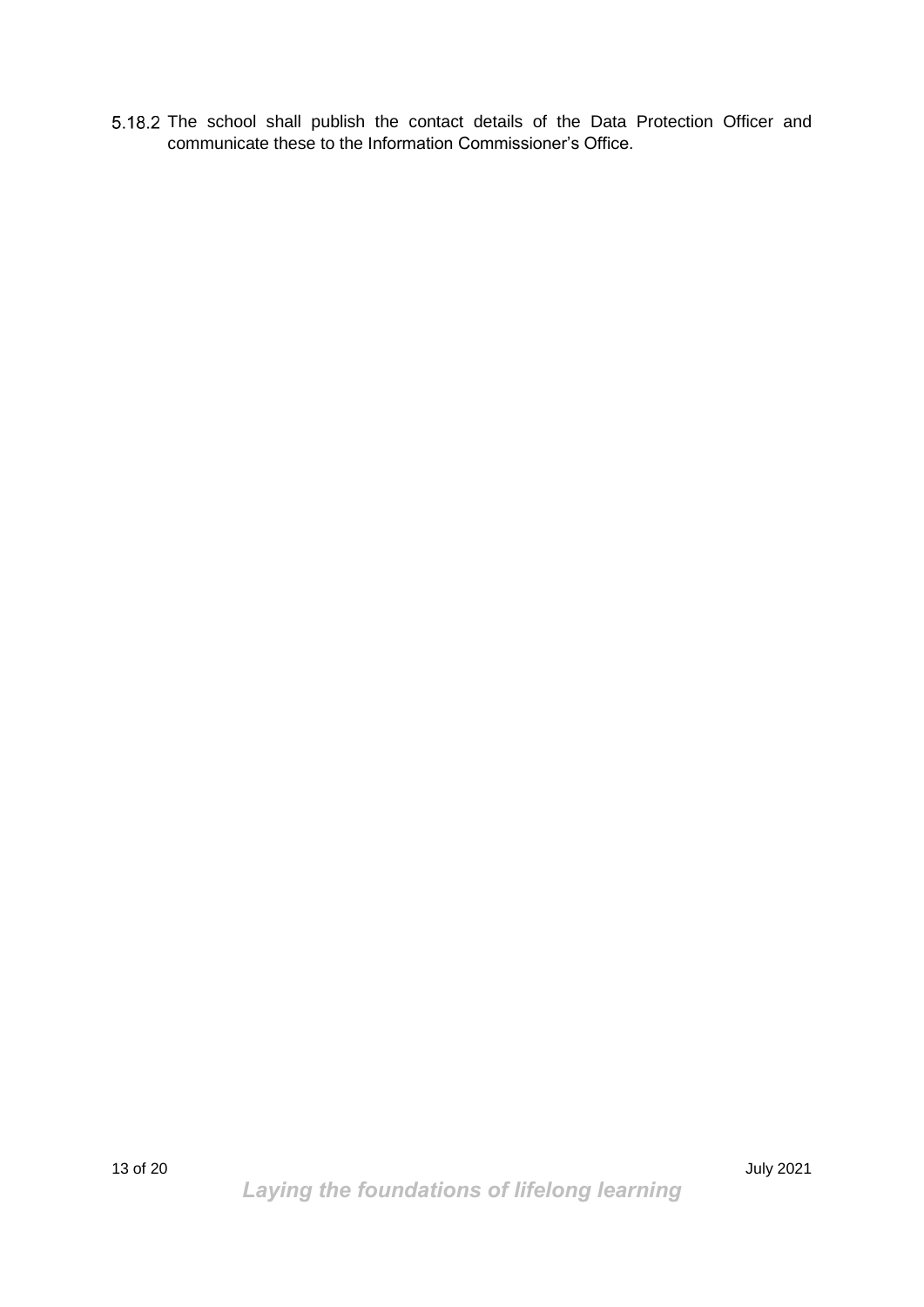# <span id="page-13-0"></span>6 Policy history

| <b>Policy</b><br><b>Version</b> | <b>Summary of Change</b>                                                                                                                                                                                                                                                                                                                                                                                        | <b>Amended</b><br>by                                                              | Implementation<br><b>Date</b> |
|---------------------------------|-----------------------------------------------------------------------------------------------------------------------------------------------------------------------------------------------------------------------------------------------------------------------------------------------------------------------------------------------------------------------------------------------------------------|-----------------------------------------------------------------------------------|-------------------------------|
| and Date<br>Version 1.3         | $1.1$ – removal of the reference 'EU<br>$\bullet$<br>GDPR' changing this to 'UK GDPR'<br>$2.2 -$ amended to read: This policy<br>should be read alongside the Personal<br>Data Breach Handling Procedure, Data<br><b>Protection Request Handling Procedure</b><br>and [insert other relevant policies and<br>procedures such as the E-Safety Policy;<br>ICT Policy, CCTV Policy, Acceptable Use<br>Policy etc]. | Data<br>Protection<br>Officer<br>(Firebird Data<br>Protection<br>Consultancy Ltd) | Xx xx 2021                    |
|                                 | 4.4.4 – insertion of new sentence to<br>read - All individuals who handle the<br>school's data shall be made aware that<br>unauthorised access, use, sharing or<br>procuring of data, may constitute a<br>criminal offence under the Data<br>Protection Act 2018 and/or the<br>Computer Misuse Act 1990.                                                                                                        |                                                                                   |                               |
|                                 | 5.1.2 – insertion of new sentence to<br>read:<br>The<br>school<br>shall<br>have<br>appropriate measures and records in<br>place to demonstrate compliance with<br>the data protection principles.<br>$5.1.3$ – renumbering of existing                                                                                                                                                                          |                                                                                   |                               |
|                                 | paragraph<br>5.2.2 – insertion of new bullet point<br>to read: It is necessary for the<br>legitimate interests of the school<br>(where applicable) or third party,<br>except where such interests are<br>overridden by the data subject                                                                                                                                                                         |                                                                                   |                               |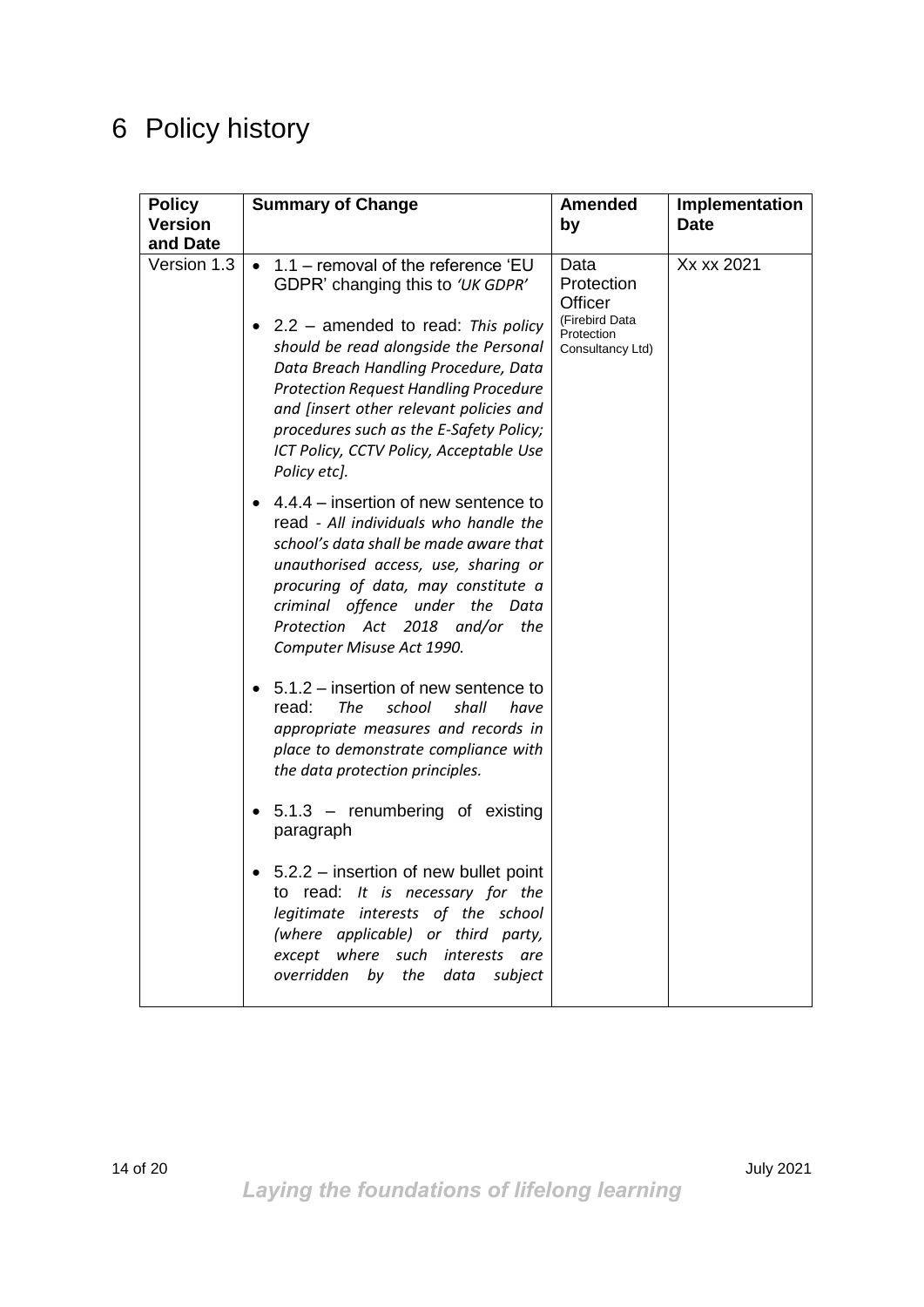| $5.14.2 -$ re-wording of paragraph to<br>read:<br>diligence<br>checks<br>Due<br>on<br>prospective data processors shall be<br>carried out as part of the school's Data<br>Protection Impact Assessment (DPIA)<br>process. A record shall be kept of the<br>school and Data Protection Officer's<br>findings on a DPIA report. |
|-------------------------------------------------------------------------------------------------------------------------------------------------------------------------------------------------------------------------------------------------------------------------------------------------------------------------------|
| $5.14.3$ – insertion of the phrase 'UK<br>GDPR'                                                                                                                                                                                                                                                                               |
| 5.15.1 insertion of the phrase 'UK<br>GDPR'                                                                                                                                                                                                                                                                                   |
| 5.15.2 re-wording of paragraph to<br>$\bullet$<br>read: This inventory shall be reviewed<br>annually and made available to the<br><b>Information</b><br>Commissioner<br>upon<br>request.                                                                                                                                      |
| 5.16.1 re-wording of paragraph to<br>read: The school shall follow the<br>Personal<br>Data<br>Breach<br>Handling<br>Procedure in the event of a personal<br>data security breach. These include<br>incidents resulting in the:                                                                                                |
| unauthorised or accidental<br>disclosure<br>or<br>access<br>to<br>personal data                                                                                                                                                                                                                                               |
| unauthorised or accidental<br>alteration of personal data                                                                                                                                                                                                                                                                     |
| accidental or unauthorised<br>loss of access or destruction of<br>personal data                                                                                                                                                                                                                                               |
| 5.16.2 re-wording of paragraph to<br>read: All personal data security<br>breaches and suspected breaches must<br>be reported to the Data Protection<br>Officer immediately, via the school's<br>Data Protection Link Officer, by<br>emailing [insert school email address]<br>or telephone [insert school number].            |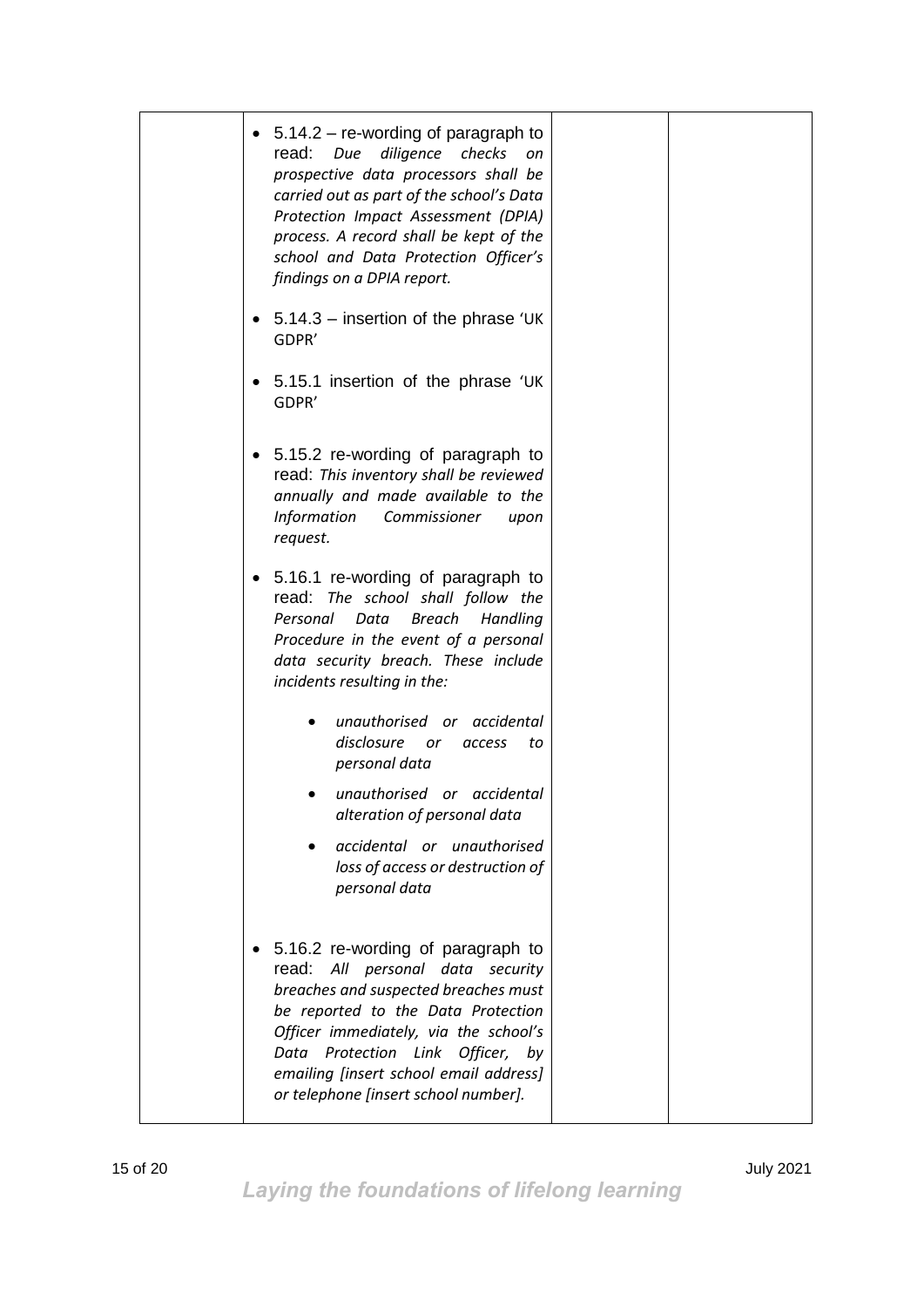|                                 | 5.16.6 re-wording of paragraph to<br>$\bullet$<br>read: Where a breach is likely to result<br>in a risk to the data subject, for<br>example if they could suffer damage,<br>discrimination,<br>disadvantage<br>or<br>distress as a result of the breach, the<br>Data Protection Officer shall notify the<br>Information Commissioner's<br><b>Office</b><br>(ICO), within 72hrs of the school<br>becoming aware of the breach.<br>5.18.1 insertion of the phrase 'UK<br>GDPR'<br>Removal of employee declaration<br>form at the end of the policy |                                                   |             |
|---------------------------------|--------------------------------------------------------------------------------------------------------------------------------------------------------------------------------------------------------------------------------------------------------------------------------------------------------------------------------------------------------------------------------------------------------------------------------------------------------------------------------------------------------------------------------------------------|---------------------------------------------------|-------------|
| Version 1.2<br><b>July 2020</b> | • 5.2.3 - amended to read: When<br>special categories of personal data are<br>processed (ie data which reveals a<br>person's racial or ethnic data; political<br>opinions; religious or philosophical<br>beliefs; trade union membership;<br>genetic or biometric data (eg<br>fingerprints); health data; sex life or<br>sexual orientation), this shall only be<br>done where a lawful basis has been<br>identified from the list above, and one<br>from the following list                                                                     | Amber<br>Badley,<br>Data<br>Protection<br>Officer | 1 July 2020 |
|                                 | $5.2.11$ – amended to read: The<br>school's privacy notices shall be clear,<br>concise, easily accessible and published<br>on the school's website. All forms<br>collecting personal data shall include<br>reference to the school's privacy<br>notices and a link provided to their<br>location.<br>The following paragraphs have<br>been removed: 5.2.12; 5.2.13;<br>5.2.14<br>5.5.3 - amended to read: The school<br>shall carry out periodic sample checks<br>of pupil and employee files containing<br>personal data, to ensure the data is |                                                   |             |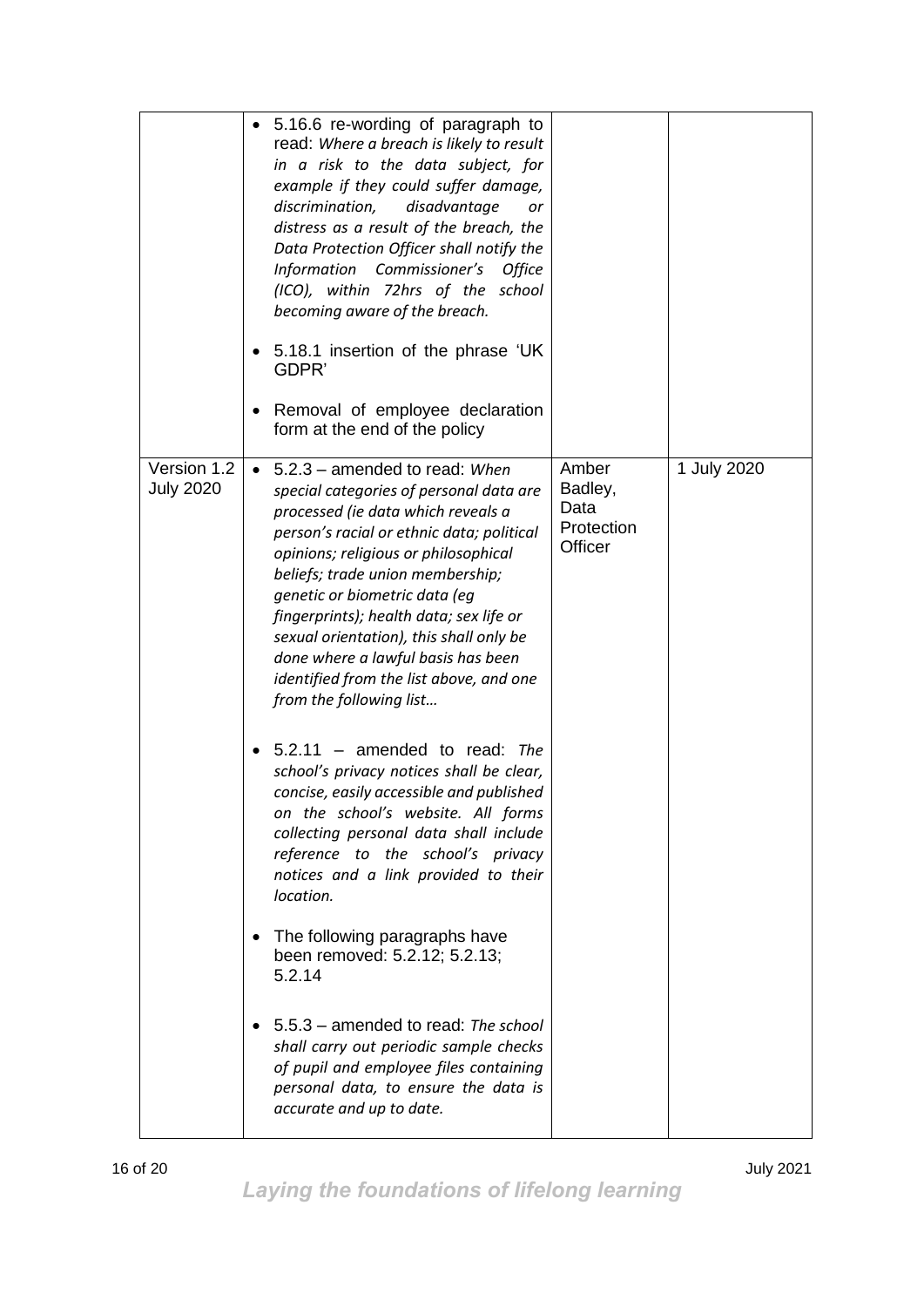|                               | 5.10.1 - amended to read: Data<br>subjects have several rights under the<br>data protection legislation. The school<br>shall comply with all valid requests<br>(written or verbal) from data subjects<br>exercising their rights without delay,<br>and within one month at the latest.<br>5.10.2 - bullet points have been re-<br>worded in full                                 |
|-------------------------------|----------------------------------------------------------------------------------------------------------------------------------------------------------------------------------------------------------------------------------------------------------------------------------------------------------------------------------------------------------------------------------|
|                               | 5.11.1 - amended to read: Data<br>subjects exercising their rights are<br>recommended to put their request in<br>writing and send it to the school at<br>[insert school postal address and email<br>address]. Data subjects can also<br>exercise their rights verbally. Requests<br>shall be handled in line with the<br>school's Data Protection Request<br>Handling Procedure. |
|                               | The following paragraphs have<br>been removed: 5.11.2; 5.11.3;<br>5.11.4; 5.11.5; 5.11.6; 5.11.7;<br>5.11.8                                                                                                                                                                                                                                                                      |
|                               | 5.14.2 has been amended to read:<br>The school's Data Protection Officer, IT<br>Manager and Data Protection Link<br>Officer shall assess the appropriateness<br>of data processors before the school<br>purchases their services. A record will<br>be kept of their findings on a Data<br>Processor Due Diligence Report.                                                        |
| Version 1.1<br>1 July<br>2019 | Version number and policy date<br>(page 1)                                                                                                                                                                                                                                                                                                                                       |
|                               | 2.2 amended to read <i>[insert relevant</i><br>policies and procedures such as the E-<br>Safety Policy; ICT Policy etc].                                                                                                                                                                                                                                                         |
|                               | 4.2 amended to read: Headteacher<br>[or Principal]                                                                                                                                                                                                                                                                                                                               |
|                               | 4.2.1 amended to read: The<br>Headteacher [or principal]                                                                                                                                                                                                                                                                                                                         |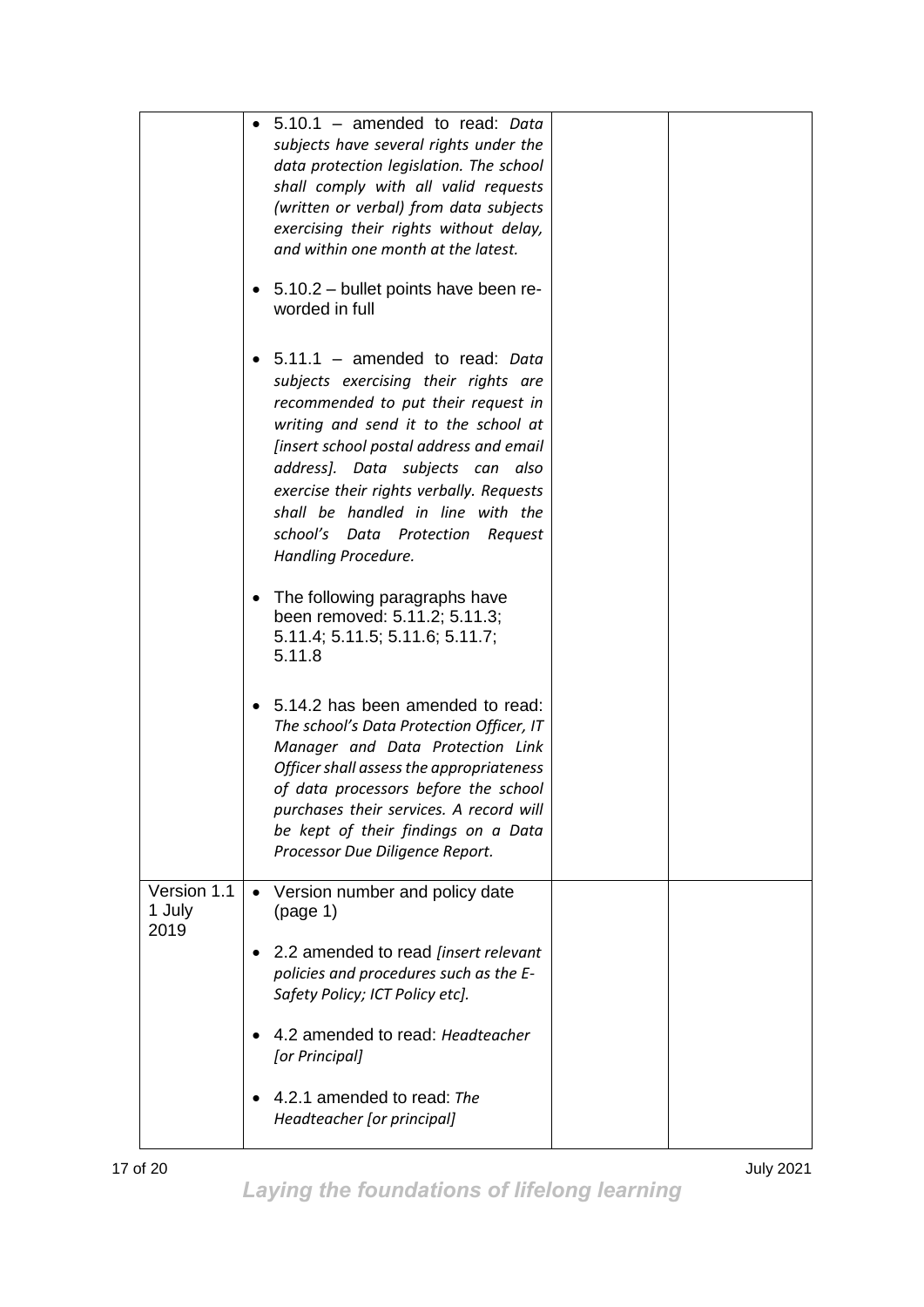|          | 4.3.3 amended to read: The DPO is<br>Amber Badley, who can be contacted<br>through the school at [insert school<br>email address] or directly via<br>DPO@firebirdltd.co.uk                                                                                                                                                                                                                                                                                                                                                                                                                                  |                  |
|----------|-------------------------------------------------------------------------------------------------------------------------------------------------------------------------------------------------------------------------------------------------------------------------------------------------------------------------------------------------------------------------------------------------------------------------------------------------------------------------------------------------------------------------------------------------------------------------------------------------------------|------------------|
|          | 5.2.7 amended to include: Where<br>consent is being obtained for the<br>collection or use of children's<br>information, consent shall be obtained<br>from a parent or quardian until the<br>child reaches the age of 12. Consent<br>shall be obtained directly from<br>children aged 13 years and over,<br>where those children are deemed by<br>the school to have sufficient maturity<br>to make the decision themselves<br>(except where this is not in the best<br>interests of the child. In such cases,<br>consent will be obtained from an adult<br>with parental responsibility for that<br>child). |                  |
|          | 5.2.12 amended to read: This notice<br>will be published on the school's<br>website; parents will be directed to<br>this on an annual basis.                                                                                                                                                                                                                                                                                                                                                                                                                                                                |                  |
|          | • 5.2.13 amended to read: Employees<br>will be given a privacy notice explaining<br>how the school handles employee<br>information when they join the school<br>and directed to this annually<br>thereafter.                                                                                                                                                                                                                                                                                                                                                                                                |                  |
|          | 5.11.1<br>amended to read: Data<br>subjects exercising their rights are<br>recommended to put their request in<br>writing and send it to the school at<br>[insert school postal address and email<br>address]. Data subjects can<br>also<br>exercise their rights verbally. In such<br>cases, the school will promptly write to<br>the data subject outlining the verbal<br>discussion/request and will ask the<br>data subject to confirm this is accurate.                                                                                                                                                |                  |
| 18 of 20 | Renumbering of paragraphs in<br>section 5.11-5.12                                                                                                                                                                                                                                                                                                                                                                                                                                                                                                                                                           | <b>July 2021</b> |

*Laying the foundations of lifelong learning*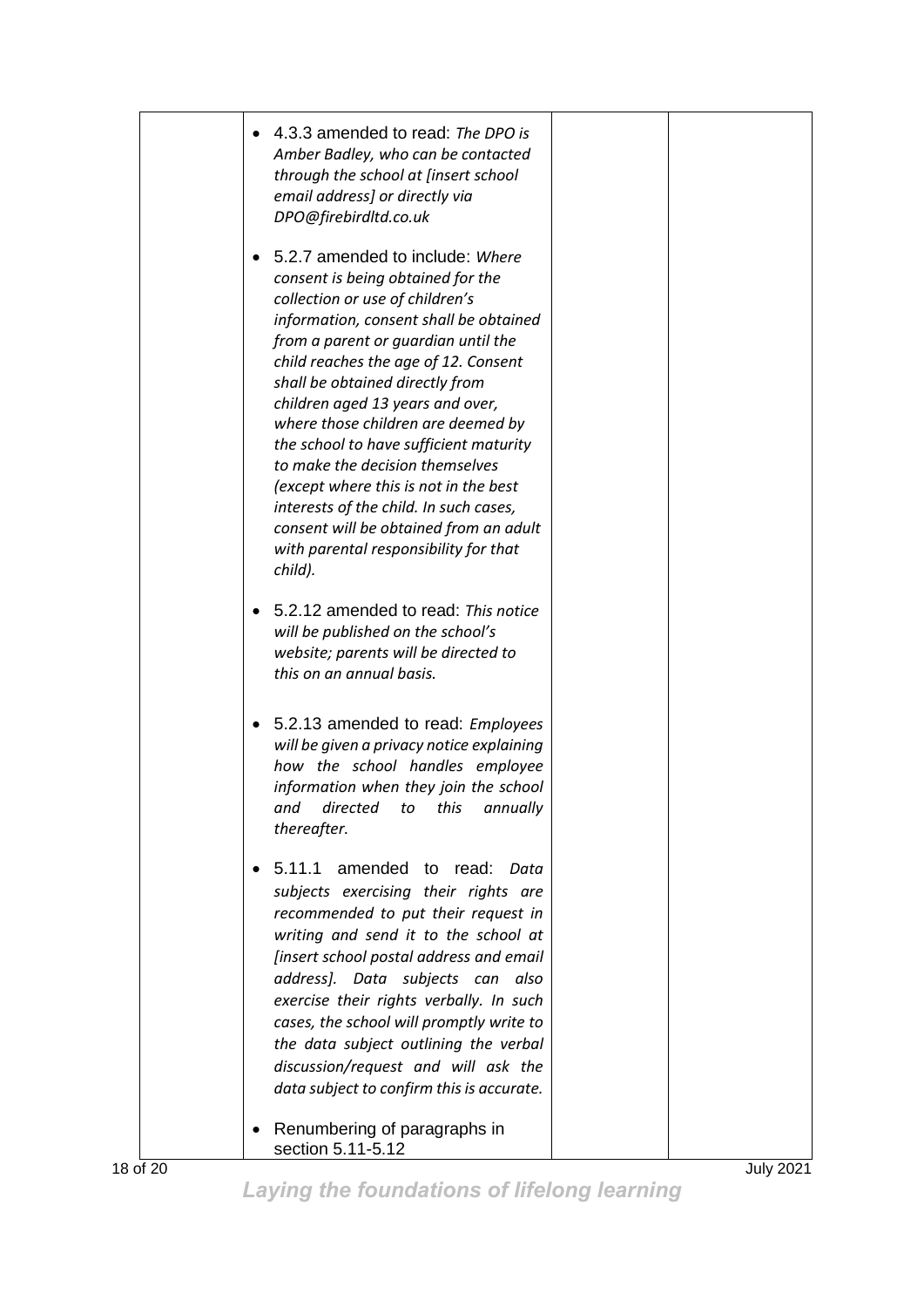|                               | • 5.11.4 amended to read: Pupils can<br>request access to their own personal<br>data when they have sufficient<br>maturity to understand their rights;<br>know what it means to make such a<br>request and can interpret the<br>information they receive. The<br>Information Commissioner's Office<br>and the Department for Education<br>quidance, suggests that children aged<br>13 years and above, may have<br>sufficient maturity in these situations,<br>however it is for the school to decide<br>this on a case by case basis. |                                                   |             |
|-------------------------------|----------------------------------------------------------------------------------------------------------------------------------------------------------------------------------------------------------------------------------------------------------------------------------------------------------------------------------------------------------------------------------------------------------------------------------------------------------------------------------------------------------------------------------------|---------------------------------------------------|-------------|
| Version 1.0<br>25 May<br>2018 | This policy replaces the school's<br>existing Data Protection Policy                                                                                                                                                                                                                                                                                                                                                                                                                                                                   | Amber<br>Badley,<br>Data<br>Protection<br>Officer | 25 May 2018 |